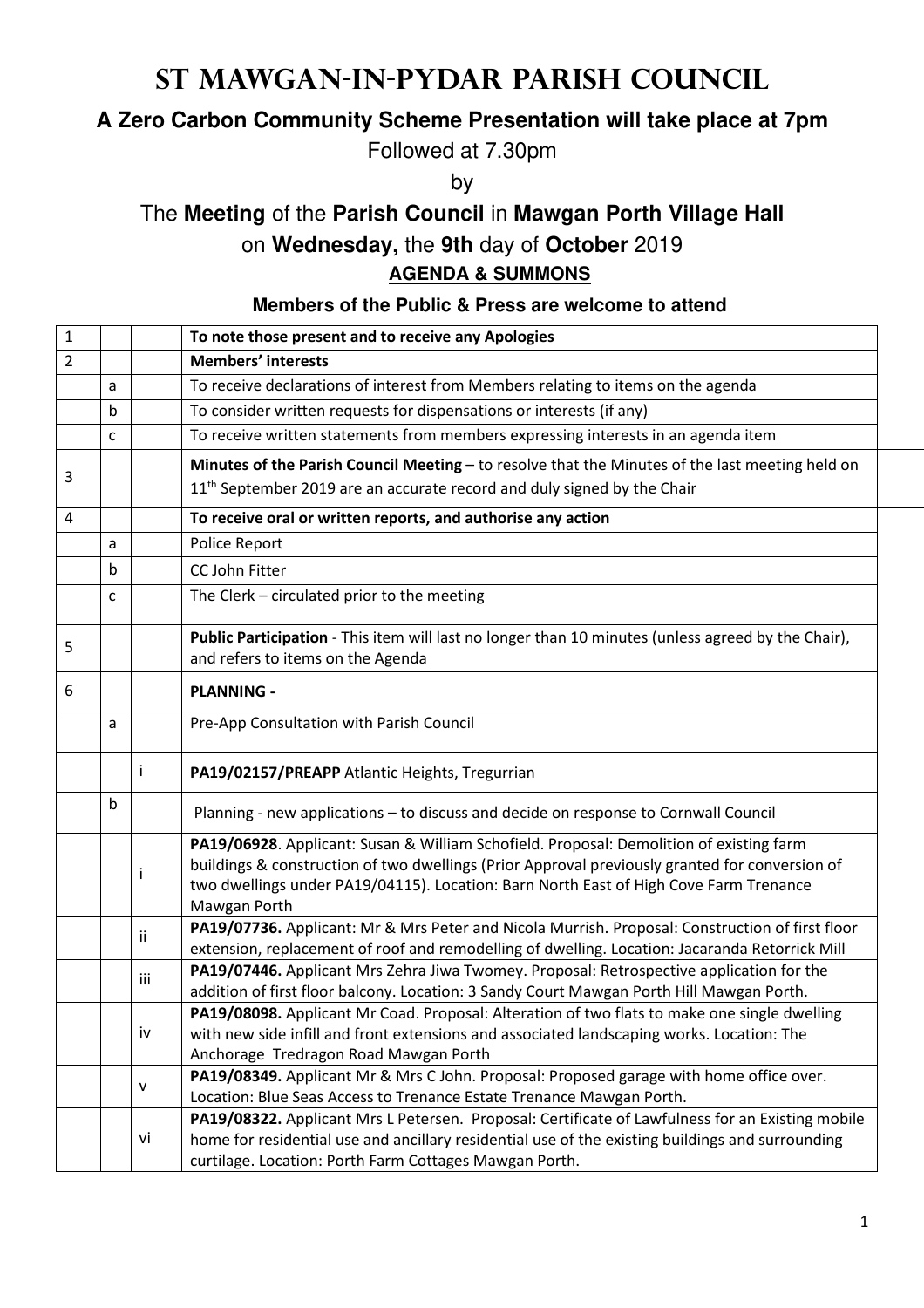|   |   |      | PA19/08403. Applicant Mr Richard Jackson. Proposal: Demolition of the existing building and                                        |
|---|---|------|------------------------------------------------------------------------------------------------------------------------------------|
|   |   | vii  | erection of a new dwelling with residential curtilage including a swimming pool with associated                                    |
|   |   |      | works. Location: Agricultural Grain Store at Tolcarne Merock Tolcarne Lane St Mawgan.                                              |
|   | с |      | To consider planning applications received before meeting                                                                          |
|   |   |      |                                                                                                                                    |
|   | d |      | To note Advices and Decisions by Cornwall Council:                                                                                 |
|   |   |      | PA19/06034 APPROVED Applicant: Ms C Wills. Proposal: Proposed demolition of existing garage                                        |
|   |   | Ť    | and storerooms to enable construction of replacement garage, additional bedrooms, en-suite                                         |
|   |   |      | and shower room, living area, boot room and associated works including modification of existing                                    |
|   |   |      | garden area to create new parking spaces. Location: Linden Lea Trevenna Cross St Mawgan.                                           |
|   |   |      | PA19/07125 APPROVED Applicant: Mrs Kate Page Proposal: Non-material amendments in                                                  |
|   |   |      | respect of decision notice PA18/09070 (Redevelopment of bed and breakfast accommodation to                                         |
|   |   | ii.  | provide a single terrace of three units comprising two C3 dwelling-houses and 1 holiday let along                                  |
|   |   |      | with the change of use of the annex to use as a holiday let), namely 1) to change the roof                                         |
|   |   |      | covering from timber cladding to black natural slate and 20 to extend the party wall forward to                                    |
|   |   |      | pick up the steel supports. Location: Seavista Mawgan Porth TR8 4AL                                                                |
|   |   | iii. | PA19/06511 APPROVED Applicant: Mr And Mrs Oldham. Proposal: Single storey extension to                                             |
|   |   |      | rear, first floor extension over garage. Location: Orchard Cottage Trevarrian TR8 4AQ.                                             |
|   |   |      | PA19/07334 APPROVED Applicant: Mr And Mrs P Shaw. Proposal: Non-material amendment in                                              |
|   |   | iv   | respect of decision notice PA18/03884 (Conversion of garage, extensions and alterations                                            |
|   |   |      | including enlarged rear veranda/terrace, installation of two stainless steel flues and additional                                  |
|   |   |      | parking) - Provision of 0.6m wide slip window to west elevation (first floor level). Location: 5                                   |
|   |   |      | Tredragon Close Mawgan Porth TR8 4DP<br>PA19/03630 APPROVED Applicant: Mr And Mrs Chris And Fiona Heritage Proposal: Demolition of |
|   |   | v    | the existing dwelling and the construction of a replacement dwelling. Location: Beach View                                         |
|   |   |      | Trenance Mawgan Porth                                                                                                              |
|   |   |      | PA19/06963 Decided not to make a TPO (TCA apps) Applicant: Mr Malcolm Davies Proposal: Ash -                                       |
|   |   | vi   | fell because of disease (canker at base) and danger (proximity to house). Location: Oak Villa St                                   |
|   |   |      | Mawgan TR8 4EN.                                                                                                                    |
|   |   |      | APP/D0840/W/19/3229734 (Cornwall Council Ref: PA19/00212). Appellant: Mr Richard Rawlings.                                         |
|   |   |      | Proposal: Removal of condition 3 (agricultural occupancy) of C2/89/01541 - Erection of                                             |
|   |   | vii  | farmhouse and garage. Location: Sea Breezes Mawgan Porth TR8 4BG. An Inspector has been                                            |
|   |   |      | appointed by the Secretary of State to determine this appeal. The Informal Hearing will                                            |
|   |   |      | commence at 10.00 on 22 October 2019 in Mawgan Porth Village Hall TR8 4BL.                                                         |
|   | e |      | 5 day-Protocol for Local Councils                                                                                                  |
|   |   |      |                                                                                                                                    |
|   | f |      | To discuss planning enforcement issues - to refer any new issues and updates - if any                                              |
| 7 |   |      | WORKING GROUPS - to receive reports (if any), and agree any necessary action and expenditure:                                      |
|   | a |      | Amenities:                                                                                                                         |
|   |   |      |                                                                                                                                    |
|   |   | Ť    | St Mawgan Toilets Application for Section 106 funding for Amenity Spaces - to approve in the<br>sum of £6010                       |
|   |   |      |                                                                                                                                    |
|   | b |      | Transport and Rights of Way<br><b>Beach and Environment</b>                                                                        |
|   | с |      |                                                                                                                                    |
|   | d |      | Neighbourhood Plan                                                                                                                 |
|   |   |      |                                                                                                                                    |
|   | e |      | Cornwall Airport Newquay & Search and Rescue Helicopter                                                                            |
|   | f |      | St Mawgan Community Hall                                                                                                           |
| 8 |   |      | <b>REPORTS FROM MEETINGS</b>                                                                                                       |